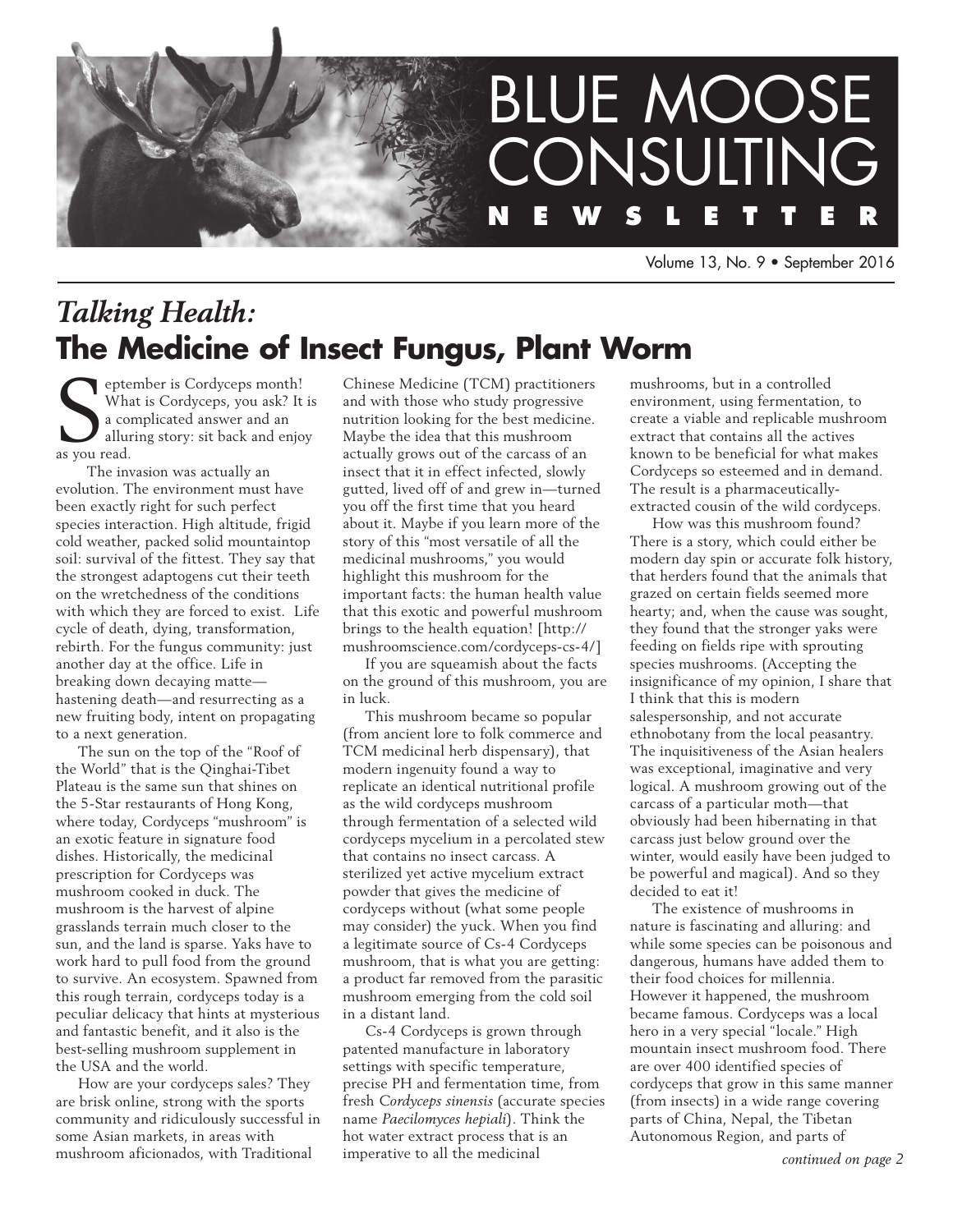### **The Medicine of Insect Fungus, Plant Worm**  *continued from page 1*

Bhutan and the northern Himalayan Indian State of North Sikkim (in India, it is known as "Kira Jhar", meaning insect plant).

The mushroom that became legend throughout ancient China and was traded on the famous Tea Horse road that traversed from Sichuan, China to Tibet. Written data suggests that in the 7th Century, in envoy exchanges between the Chinese monarchy and the Empire of Tibet, there was a sharing of specific forms of medicine: at this time, Tibet would have been as strong as the emerging power of a unified China. Mycological researchers document a local traditional use for 18 different health states as well as disease prevention. A surviving 15th Century text—Instructions on a Myriad of Medicines—by Tibetan doctor Zurkhar Nyamnyi Dorje records a poetic song concerning Cordyceps that offers prescription in true tonic form—"good for everything"—including that essential human concern, sexual energy.

We observe the scientific investigation and use of Cordyceps from the Ming to the Qing Dynasties, as the Forbidden City was moved from Nanking to Beijing. The cultural imperative at this time was the "Mandate of Heaven" which asserted that *tian* (heaven) granted emperors the right to rule based on their ability to govern well, appropriately and fairly. In this worldview, a very complex and talented group of scholar-doctors was charged with finding ways to keep the emperor alive forever. It was most likely from this search that cordyceps became supremely prized. Cordyceps tithes brought the medicine to the emperor's court, and the mushroom was deemed not for the common folk (at least legally!). In this regard, in a different culture and for a different reason (in a different time), Cordyceps was identified as a supreme anti-aging nutrient. Early Chinese Emperors munched on a lot of insect mushroom! In the 18th Century, Cordyceps becomes codified in TCM in the medical compilation, Ben Cao Clong Xin ("New Compilation of Materia Medica"). One of the earliest prescriptions: 5 mushrooms in one old male duck; sewn up, and then "stew with wine till well cooked". Early medicine.

Cordyceps reached Western consciousness when samples were received at the French Academy of Sciences in Paris in 1723, where the product was identified as "a plant in summer and an insect in winter". Jesuit missionary priest, Father Dominique Parennin, who was serving as interpreter and confidant to the Emperor of the Qing Dynasty, stated in a letter that he had experienced the effects of the drug himself.

Fast forward to 1934, when 5 tons of cordyceps was recorded as being traded from Kangding to Ya'an, on the Sichuan to Tibet highway, where tea used to be traded for horses and mushrooms were clearly part of the barter economy. Then fast forward again to 1964, when Cordyceps Cs-4 was officially classified as a new drug in the Chinese Pharmacopeia. Throughout this history, cordyceps fungi was harvested by local families every spring in secret locations passed down from generation to generation: reliable income for traditional herb medicine wildcrafters. Over time, the focus on the use of cordyceps as an aphrodisiac made it one of the most expensive herbs in the entire vast Chinese herb medicine dispensary. It was picked from the field after sprouting, and nature did the rest!

The modern Cs-4 fungus strain originated from mushrooms from west China's Qinghai Province (Hua-long county, average elevation 8000 ft. above sea level), and assigned a distinct number by the Center for General Microbiological Culture Collection, China Committee for Culture Collections of Microorganism, in Zhongguancun, Beijing. This is not some dubious source, high claim, expensive product promising unique miracle. This is a scientifically accurate, precisionmanufactured, medical mushroom natural pharmaceutical extract. This "invention provides novel methods for making Cordyceps fermentation products which comprise culturing a fungus belonging to the species *Paecilomyces hepiali*, and then recovering fermentation product containing physiologically-active substances from the culture."

[www.google.com/patents/ WO1999021961A1?cl=en]

It became obvious in modern-day China that Cordyceps was valuable medicine, and that there was high demand; and that wild cordyceps could easily become more myth and

adulteration that real herbal medicine. Or worse, endangered (although try to make a fungus extinct!). The geopolitical relationships with people fighting for freedom and autonomy on the western borders of China may have also influenced the search for a cordyceps-like drug. The Cs-4 strain was isolated by the Chinese Academy of Sciences in 1972 from specimens in Qinghai province, and after extensive tests for its potency and consistency, it was approved in China in 1988 as a medicine.

By the 1980s, a unique three-tiered system of Integrative Traditional Chinese Medicine was being institutionalized which was blending TCM, (wholistic) Integrative Medicine and Western Medicine, It was natural for pharmacy to try to mimic the chemical beauty and benefit of cordyceps. From the mid-1980s to 2005, over 2000 scientific articles were published on *Cordyceps sinensis*. The Chinese medical community invested a lot of energy and science in exploring and verifying this finished product Cs-4. The Chinese invested a lot of research into this mushroom: liken it to the research invested by the Russian government in Siberian Ginseng as they exported this adaptogen, now known in the West as Eleuthro. Cordyceps is considered a National Treasure in China.

There are many excellent, doubleblind, placebo-controlled clinical studies on Cordyceps for many disease states and preventative healthcare strategies. This research builds on and expands beyond the well-respected applications of this medicinal mushroom historically noted in TCM; and studies have been done worldwide on this mushroom and its predictable positive outcomes for human health for the past 25+ years.

It is very insightful to observe the growth of the vast economy of mushrooms during this same period in China, at a time where communist economic structure was being softened to quietly integrate capitalism. Slowly, but actually in a very rapid manner, China became the world's leading mushroom-growing country. Mushroom cultivation as an enterprise for human consumption originated in China: and this expertise was transferred to Japan and Korea where the use of mushrooms for health today is also huge. Mushroom cultivation was an artisan industry in

*continued on page 6*

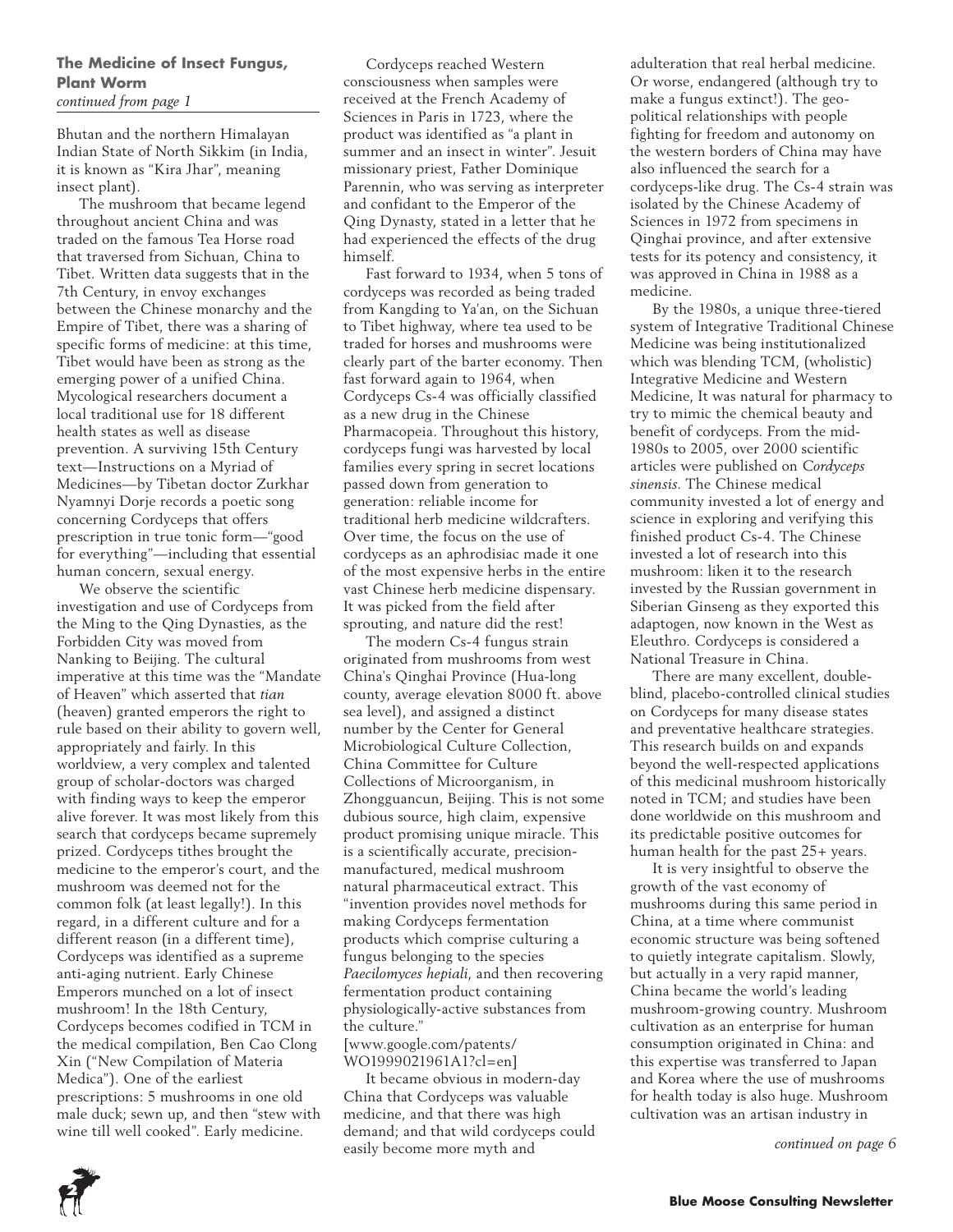

**HERB PHARM**® **IS ELECTRIC WITH BRIGHT NEW IDEAS! • Better Bitters™ TRUST THE GUT • Herb Pharm® Kids Back to School Promotion • NEW 2 oz. sizes of the Best-sellers ALL now shipping • New Cinnamon flavor Breath Refresher**  *Better Bitters™ benefit: Supports Healthy Function of the Digestive System\** **Herb Pharm Better Bitters™ four (4) useful formulas** • ABSINTHIUM • BITTERSWEET • ORANGE • CLASSIC 1 oz. + 2 oz. liquids + USDA-Organic. http://betterbitters.herb- pharm.com/ **Intro Savings up to 25%: 3 ways to save. Ask your Herb Pharm Rep** ~~~~~~~~~~~~~~~~~~~~~~~~~~~~~~ ~~~~ **Lead the Way with 2 oz. top sellers** NOW in 2 oz. with a greater per ounce Value. 2 oz. liquid extract Intro sale through October 31. 2016. BIGGER, with better Value • Adrenal Support™ • Anxiety Soother™ • Better Bitters™ Absinthium • Better Bitters™ Bittersweet • Better Bitters™ Classic • Better Bitters™ Orange • Blood Pressure Support • Brain & Memory™ • Thyroid Calming™ • Thyroid Lifter™ • Turmeric Onily Immune Builder™ (formerly Immune Health™) • Female Libido™ • Fungus Fighter™ • مال و Good Mood™ • Inflamma Response™<br>Oood Mood™ • Inflamma Response™ • Kava • Liver Health • Buler Despectorant™<br>• Male Vitality™ • Ne • Rapid Immune Boost™ (formerly best-seller Echinacea Goldenseal) • Relaxing Sleep™ • Stone Breaker • Stress Manager™ • Super Echinacea® **Intro Savings up to 25%: 3 ways to save.** Ask your Herb Pharm<sup>®</sup> Sales Rep how to save up to 27% OFF **SEPTEMBER PROMOTION HERBS FOR CHILDREN'S HEALTH** ~ Buy in dates: through September 30th. Applies to 1 oz. + 4 oz. sizes ~ we request that you pass along the saving to customers All Kids 1 oz. size \$6.50/ MSRP \$12.99 • 4 oz. size \$24.70/ MSRP \$49.39 Promotion items: • Captain Concentrate™ • Cough Crusader™ • Immune Fortifier™<br>• Fast Asleep™ • Sinus Samurai™ • Throat TLC™ • Immune Avenger™ • Ear Oil • Tummy TLC™ **•** Black Elderberry Glycerite **•** Echinacea Glycerite **•** Lemon Balm Calm™ Glycerite **3 Ways to Participate:** A. Mix & Match any of the items on Promo + receive a **15% OFF** discount . no minimums B. Buy a Minimum of 3 units of all items on the Promo + receve a **20% OFF** discount C. Buy a minimum of 6 units of all items on the Promo + receive a **25% OFF** discount **Breath Refresher™: New Products; New Names; New Excitement** Breath Refresher™: two best sellers ADD another organic yummy flavor 12 ct. display .47 fl. oz. single WHSL: \$3.00/MSRP \$5.99<br>• NEW Cinnamon Breath Refresher™ • Peppermint • Spearmint<br>Savings up to 20%: 33 ways to save. Ask your Herb Pharm Rep **PRODUCT NAME CHANGES: SHIPPING NOW** ~ Echinacea-Goldenseal Compound now **Rapid Immune Boost™**<br>~ Immune Defense™ now **Daily Immune Builder™** 

# INEWTON di

Nurturing Naturally Since 1987

### **September Promotions 20% OFF select OTC formulas**

Liquid or Pellet complexes listed below^ (Qty 4+ per SKU) Shelf tags announcing the sale included with your order

**Aches~Pains** (N019) **Bowels~Digestive Care** (N029) **Edema~Fluid Retention** (N065) **Pets Inflammation** (P009)

Aches~Pains: formulated for symptoms associated with bruises, strains and overexertion

such as pain, stiffness and inflammation. learn more @: www.youtube.com/watch?v= gJwdXRct4qg

*Bowel~Digestive Care:* formulated for digestive health and for associated symptoms such as weak digestion, burning, bloating, nausea, cramping & pressure. *Edema~Fluid Retention:* formulated for associated symptoms such as skin discoloration,

discomfort & swelling due to fluid retention.

*Pets Inflammation*: formulated for associated symptoms such as swelling, redness, congestion, discomfort + increased sensitivity.

### *Why Choose NEWTON?*

• Expertise & Experience • Quality & Safety • Environmental Awareness • Variety & Selection • Economical & Efficient • Easy to Use

### **Product NOTES:**

*~ Learn + get free product:* \* Go to Newton Homeopathics Education website http://learning.newtonlabs.net; \* scroll down to the "Learn Stuff-Earn Stuff:"

\* Store staff members who participate in 4 videos/quizzes will receive a FREE Newton Complex product

*~ Carry the pellet options of the best-sellers:* (average pellets in 1 oz. glass bottle = 625- 675 pellets by weight)

### **TIME TO ENCOURAGE Jump~Start Your Health!**

Multiple symptoms, but not sure where to start? Begin with NEWTON's Jump-Start Your Health!<br>Clear the path for your body to heal naturally through detoxitication, digestive balance + joint support.<br>As a world leader in cli with single remedies can be challenging. Jump-Start Your Health!, a unique trio of combination remedies formulated for balance and wellness, will help simplify the process.Note: All 3<br>complexes contained in the kit are available individually in pellet form at standard pellet prices.<br>~~~~~ ~~~~~~~~~~~~~~~~~~~~~~~~~~~

*Product alert!* Newton has decided to discontinue the two-ounce pellets except for the best-sellers: Detoxifier, Rheumatic Joint Care + Bowel~Digestive Care. All adult + children complexes will continue to be available in 1 oz. pellet form. The two-ounce size will remain available in the liquid form. Newton does have some 2 oz. pellet complexes still available + available until sold out.



<u>Bluebonnet</u>

#### **NATURALS Q3 2016 Promotion through September '16 "Build a Playground with Carter's Kids" MAKE YOUR BACK TO SCHOOL DOLLARS COUNT**

**Support a GOOD CAUSE by promoting Nordic Naturals' children products.** Nordic® children's product purchases through 09/30 will help in building a playground. Get more families to encourage daily Omega-3 nutrition for optimal health. New Displays available to highlight the children's products as school begins again! http://carters-kids.org/

**•25% OFF endcap purchases.** Min 5 cases, Max 15 cases, full cases

Applies to ALL 26 healthy Children's products. I order per ship-to location per month.<br>Baby's DHA 2 oz. • Baby's DHA Vegetarian I oz. • Baby's Vitamin D3 Drops .37 oz.<br>• Children's DHA 90 ct. • Children's DHA 180 ct. • C

• Children's DHA 4 oz. + 8 oz. + 16 oz. • Complete Omega Junior 90 ct. + 180 ct. • Complete Omega Junior 4 oz. • Complete Omega-D3 Junior 90 ct. • Ultimate Omega Junior 90<br>ct. • Omega Boost Jr. – paradise punch 6 oz. • Nordic Berries Multiple 120 ct. • 200 ct.<br>• Nordic Omega-3 Fishies 36 ct. • Nordic • Nordic Vitamin D3 Gummies Kids 60 ct. • Nordic Vitamin C Gummies 60 ct. + 120 ct.

• Nordic Omega-3 Gummy Fish 30 ct. + Gummy Worms 30 ct. • Gummies 60 ct. + 120 ct ENDCAP SUPPORT MATERIALS: \* endcap poster (36' x 24") \* easelback poster \* shelf flags ~~~~~~~~~~~~~~~~~~~~~~~~~~~~~~~~~~~~~~~~~~~~

**NORDIC DISPLAYS SELL PRODUCT through every economy • Nordic 'Permanent display'-** beautiful, distinct, and smart @ **30% OFF Additional effective Q3 floor displays: pick one (1), two (2) or all (3): ALL 25% OFF^ 1. 'Generic' Nordic Naturals® floor display: 2. 'American Pregnancy Association' Display (APA)**

**3. NEW 'Gummies Floor Display'** ~ mix & match from eleven (11) items listed below one (1) product per shelf, 20 minimum, 60 maximum • Nordic Berries 120 ct. + Nordic Berries 200 ct. • Omega-3 Fishies 36 ct. • Omega-3 Gummies 60 ct. + Gummies 120 ct. • Omega-3 Gummy Fish 30 ct. • Omega-3 Gummy Worms 30 ct. • NEW! Nordic Probiotic Gummies Kids 60 ct.

• Vitamin C Gummies 60 ct. + Gummies 120 ct. • Vitamin D3 Gummies Kids 60 ct. The best-tasting Gummies, ever. The easiest way to encourage compliance.

Clean ingredients, made in Nordic Naturals® dedicated facility<br>• INSTANT BEST-SELLERS \* New item discounts apply. Ask your Nordic Rep for details<br>• Omega Curcumin #01875 60 ct. softgel with Longvida free-form curcumin (400

own concentrated 90+% triglyceride form Omega-3s (1000 mg), 150 mg of reduced glutathione,<br>200 mg of N-Acetylcysteine (NAC). non-GMO verified<br>• Probiotic Gummies KIDS • Vitamin D3 Gummies KIDS • Vitamin C Gummies

Not represented by BMC in NJ, SC & Philadelphia **Visit Nordic Naturals @ Expo East booth # 5025, always exciting!**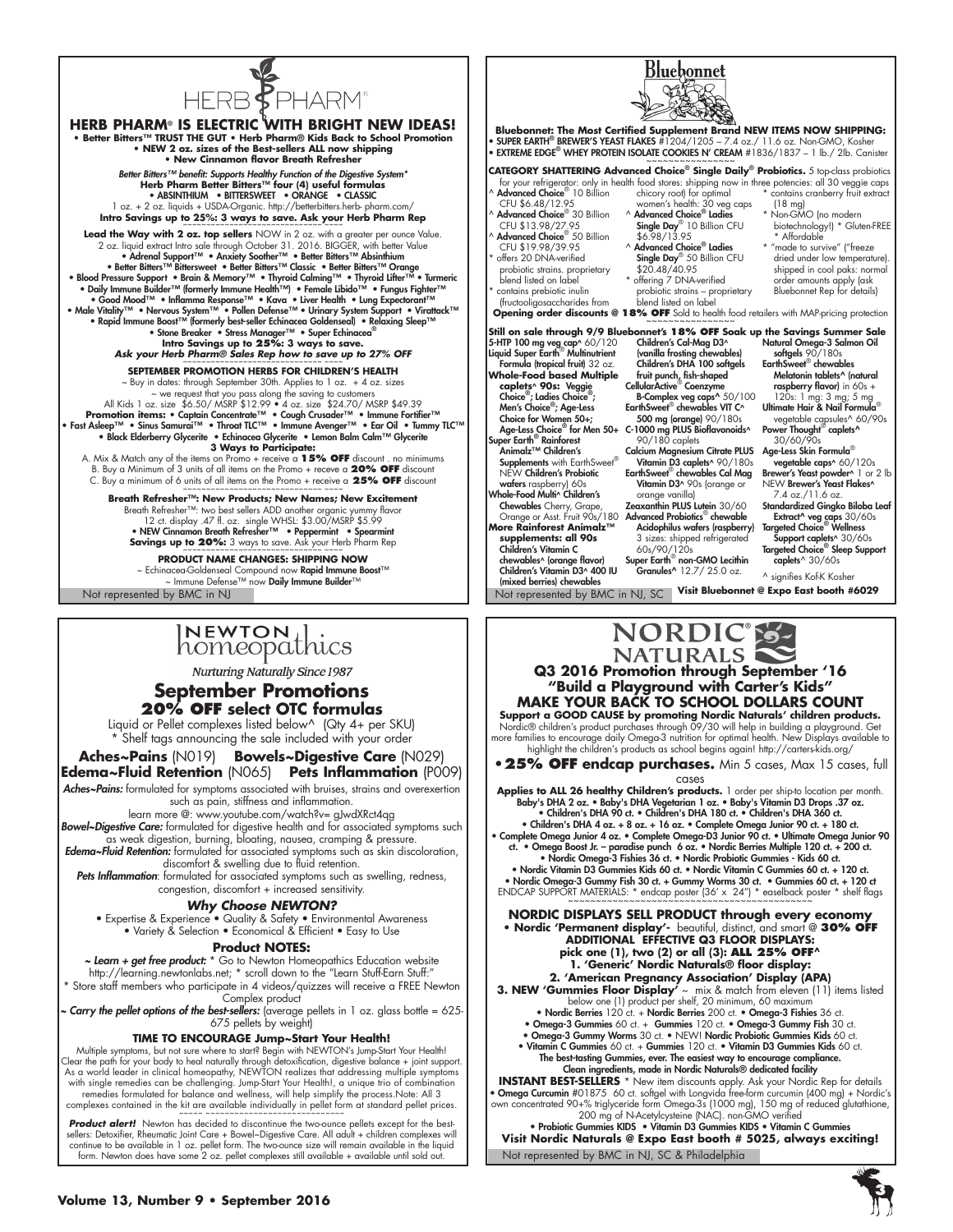

# **September Promos Buy 3 Get 1 Free every SKU**

**PROJECT:** Build a Wall of JUVO for Community Health **GOAL:** JUVO every day for Health

\* Natural Raw Meal Canister

- \* Raw Green Superfood Can
- ^ Raw Green Protein Can
- \* Raw Meal Fantastic Berry
- ^ Raw Green Grass Bottle
- \* Raw Meal Green Apple
- \* Raw Meal Vanilla Chai

**JUVO Raw Meal packets**  (10 packets) \* Organic Raw Meal packets \* JUVO Fantastic Berry packets \* Raw Green Protein packets \* NEW JUVO Raw Meal Green Apple \* NEW JUVO Raw Meal Vanilla Chai

 $\sim$   $\sim$ Buy early, buy often: these are the Expo deals for everyone!

*ReJUVOnate Yourself!* 



**Monthly Specials** Mix & Match, sale items

**12 items min for 15% off 24 items max for 20% off**

• Super Fruit Aloe Vera Juice 16 oz. High Antioxidant Juices Plus Aloe **Concentrate** 

• Super Fruit Aloe Vera Juice 32 oz.

- Multivitamin & Mineral 120 tabs (21.51/\$37.09)
- Multivitamin & Mineral 40 tabs (10.35/\$17.85)

*Super Fruit Aloe Vera Juice:* Aloe Life Superfruit tastes delicious, and is the perfect complement to Aloe Vera's health action in the body. Supports occasional indigestion, bloating, regularity, energy and optimum health, Superfruit contains 17 extracts including; Grapes, Berries (Wild Blueberry, Black Currant, Bilberry) Pomegranate, Resveratrol, Acai, and Quercetin that bring an approximate ORAC value of 2400 in every serving6 to support body wellness for the whole family. Also, contains 82% WL Aloe Vera Concentrate; Activ Aloe Certified made from Certified Organic Leaves. [1 oz. (2 Tbs)]

**Visit Aloe Life @ Expo East booth #4714** Aloe Vera is FOUNDATIONAL TO HEALTH Whole Leaf Aloe Vera Juice Products



~ 'Soft' Slicker-style; w/Rubber grips THE DETANGLER BRUSH – nylon bristle; ~ Long Handle Pet NAIL BUFFER; ~ Pet SHAMPOO BRUSH-Palm Style – nylon pins ~ Ex. Long ALL WIRE BRASS PIN; Cushion Brush Acrylic handle – SM,, LG ~~~~~~~~~~~~~~~~~~~ **Visit Bass Brushes by Hair Doc @ Expo East booth #3715**

Dr. Ohhira's Probiotics **Dr. Ohhira's Probiotic Hadayubi™ Lavender Moisturizer Chosen as an "Essential Back to School Product"** 

**by** *Taste for Life Magazine* Dr. Ohhira's Probiotic Hadayubi™ Lavender Moisturizer was selected as an "Essential Back to School Product" in the

August *Taste for Life Magazine.* Hadayubi™ moisturizer promotes healthy looking skin by encouraging both bacterial AND pH balance, while

also supporting the skin's healthy barrier function, fighting skin irritations and breakouts. It will nourish, cleanse and balance even the most sensitive skin.

Paired with Dr. Ohhira's Kampuku™ Beauty Bar, and Dr. Ohhira's Probiotics® supplement your skin is sure to make the

Honor Roll this semester!

Dr. Ohhira's secret is in the use of traditional Japanese fermentation. Probiotics are a revolutionary approach to skin care that help foster dermal balance whether for dry, oily or sensitive

skin.

**Visit Essential Formulas @ Expo East booth #4823** *Dr. Ohhira's Probiotics*®

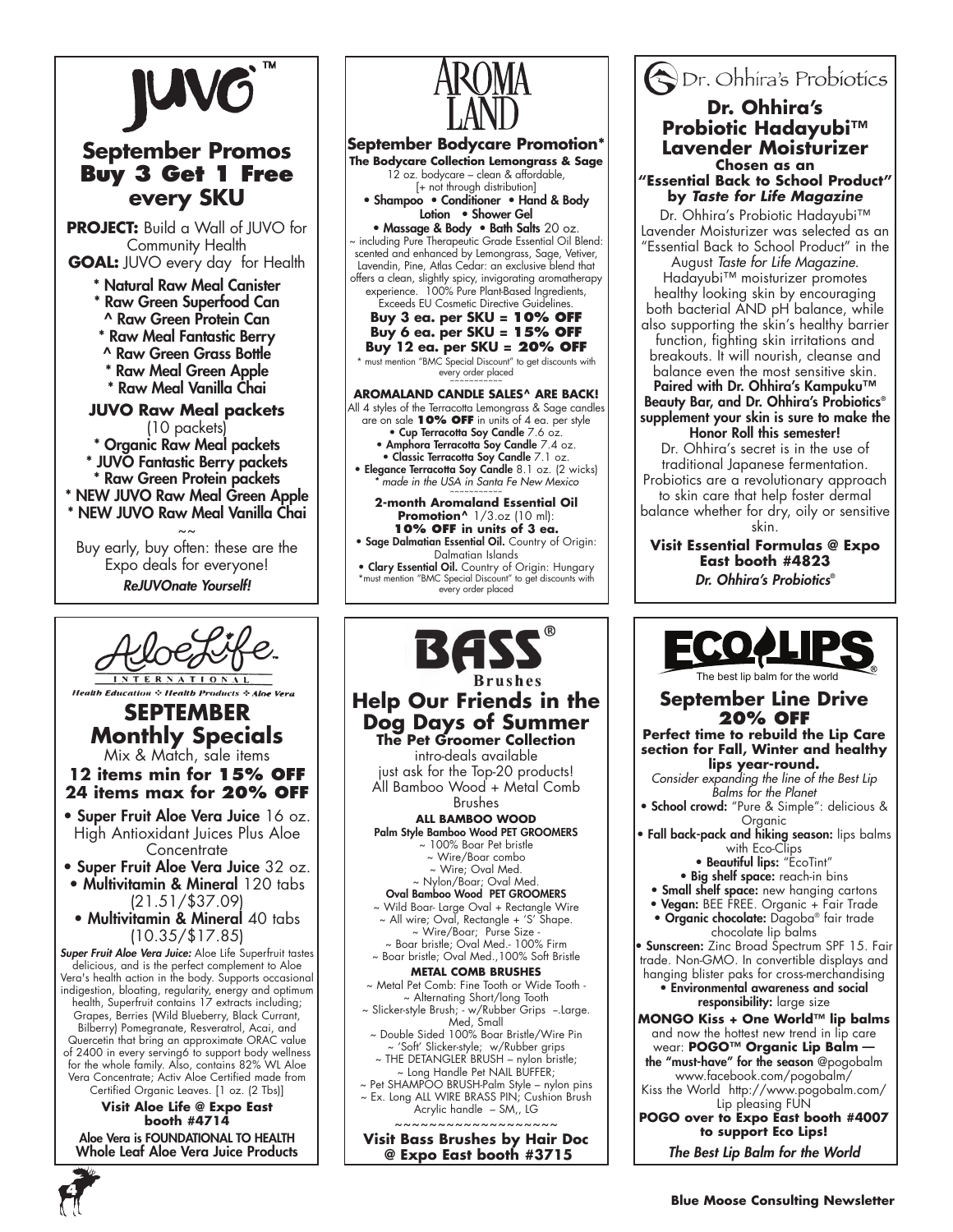# bodyceuticals organic bodycare *SEPTEMBER DEALS*  **10% OFF these best-selling products!**

• NEW! USDA Organic Dark Chocolate + Calendula Lip Balm – box of 12 - Our new delicious flavor!

• Ink Pot Tattoo Balm – 2 oz. Use to moisturizer and preserve your investment!

• Ink Stik Tattoo Balm – .5 oz. handy twist up stick: a handy, pocket-size for on-the-go

• First Aid Salve with  $\check{H}$ oney - 2 oz. jar. Our award-winning calendula salve with Honey from the Bodyceuticals Apiary. FREE display

~~~~~~~~~

#### *September HOT Buy*

Moisturize your skin with this yummy Fall flavor!

### **Almond Bodycocktail Buy 2 get, 1 free!**

Free shipping on \$125 after discount + a sample with every order!

**Visit Bodyceuticals @ Expo East booth #4411**

*www.calendulaskincare.com*

# *Immune* **HEALTH BASICS**

CLINICALLY PROVEN IMMUNE SUPPORT **Back to School TEEN HEALTH PROMOTION** Develop healthy habits as school begins again **September Promo**

Wellmune WGP<sup>®</sup> 125 mg/60 ct. 2-month supply: 1x first thing every morning wholesale \$19.43/ MSRP \$32.95 55 cents a day for teen health before promo discount

### **Buy 4 ea. = 10% Buy 12 ea. = 15% Buy 18 ea. = 20%**

**Study Finds Taking Wellmune® Helps Keep Children Significantly Healthier** A 2016 study presented at the American Society for Parenteral and Enteral Nutrition (ASPEN) Clinical Nutrition Week showed that Wellmune**®**, the immune strengthening beta glucan, helps to keep children significantly healthier by decreasing episodes of common childhood illnesses + symptoms of illness such as upper respiratory tract infection symptoms (URTI), The study was voted Best International Abstract. **Educate + keep the kids in your community healthy!** Dr. Bill Sears 4 Musts for Building Kids Immunity (1 min, 29 seconds) http://www.wellmune.com/blog/ category/blog/fromthe- experts/dr-bill-sears/ ^ must ask for discount when placing orders: mention "BMC Promotions' www.wellmune.com I facebook.com/Wellmune

twitter.com/wellmune I youtube.com/wellmune #bewellstaywell



makes it perfect for the caring modern man. With ingredients, fragrances and textures that suit men's skin, hair and taste, these body, face and hair products perform with a convenience that combines personal care and esthetics.

Sapien Men® is made from ingredients gathered sustainably from nature and blended in a manufacturing process that maintains a respect for natural resources and the environment. Many men are looking for bodycare free of ingredients of animal origin and not tested on animals. Sapien is an intelligent and modern choice for those who care about beauty, well-being and planetary conservation.

*Detoxify Your Beauty*

# **MushroomScience Cordyceps-Cs-4**

# **GET ENERGIZED + STAY ENERGIZED**

90 vegetarian capsules, 400 mg each 1 capsule Cordyceps sinensis mycelium hot water extract 24% polysaccharides, **.**25% adenosine

#### **Mushroom Science® Cordyceps Cs-4**

contains the active compounds that make the Cordyceps mushroom unique, because they use the Cs-4 strain. It took years of research and the analysis of 100's of strains of Cordyceps mycelium to find one that contained the same actives as the fruit body: the adenosine + other nucleosides. Best Value + Best Results Cordyceps Cs-4 extract may be the most versatile of all medicinal mushrooms. Hot-water/alcohol extracts provide the immune health benefits normally associated with the medicinal mushrooms, but also

provide a host of other important health benefits including balancing the HPA axis + improving energy, stamina + endurance.\*

**SEPTEMBER Promotion 4 ea. = 10% OFF 8 ea. = 15% OFF 12 ea. = 20% OFF**

^ These statements have not been evaluated by the Food & Drug Administration. This product is not intended to diagnose, treat, cure or prevent any disease

In Traditional Chinese Medicine (TCM), Cordyceps sinensis extracts are considered to be in the highest class of tonic herbs, balancing and strengthening the body's internal systems.\* Cordyceps extracts are the #1 selling mushroom supplement in the U.S.+ the world.

*Setting the standard for quality in medicinal mushrooms since 1994!*



**HERBAL HEALTHC.** 

#### **September Promotions Promotion Parameters**

~ **15% OFF wholesale:** buy 1-2 items on sale – must purchase 3 pieces of any one (1) item to qualify ~ **20% OFF wholesale:** buy all 4 items on sale –

must purchase 3 pieces of each item to qualify ~ for Independent retail store accounts only

~ must mention Promo when ordering for 4 items below **PURE HERBS**  • Bitter Melon *Glycemic Support USDA-certified* 

*Organic + NON-GMO* 60 caplets • Boswellia *Joint Support & Normal Flexibility* 60 vegetarian capsules

**HERBAL FORMULAS** non-GMO-Project verified • MindCare® 60 veg caps *Mental Alertness and Memory in the Overactive, Multi-Tasking Mind\** • MindCare<sup>®</sup> 120 veg caps

*16 Himalaya products are sold every second around the world (2015)* ~~~~~~~~~~~~~~~~~~~~~

#### **SIZZLING SUMMER SALE**

**Two (2) shippers @ 30% off wholesale**

shipper promotion through September 31st Turmeric 60 ct. shipper 24 units in the shipper • Ashwagandha + StressCare® shipper

16 Ashwagandha 60 ct. + 8 units StressCare<sup>®</sup> 120 ct.

#### **NEW ITEMS**

• HIMALAYA BOTANIQUE Oral Care toothpaste 5.29 oz. + 0.75 oz. non-GMO-Project verified • Curcumin Complete®

The Joint Solution = Joint $\bar{\mathrm{Care}}^{\circledast}$  + Turmeric 1 month supply. 1 box kit: \$19.95/ MSRP \$39.95 Ask your Himalaya Rep for introductory placement orders

**Visit Himalaya USA @ Expo East booth #6231** Happiness through Wellness • Our Science. Your Life

Not represented by BMC in NJ, SC



through September 30, 2016 for Independent Health Food stores only

### **• SPORTS Oxylent®**

Blueberry Burst 15 stick packets – 6 ea. or more/no max Blueberry Burst 30-day canister – 6 ea. or more/no max

**• Oxylent® Prenatal** Oxylent® Prenatal 30-packet box – Sparkling

Cranberry 6 or more/no max

#### ~~~~~~~~~~~~~~~~ **Sport Oxylent® contains 140 IU SOD per serving**

• A Pre-, During + Post workout formulas with 0 gms. Sugar

• 3-in-1 Supplement for Energy, Stamina + Recovery • Antioxidant refreshment with Blueberry Burst: made

with AuroraBlue**®** AuroraBlue**®** is a USDA-certified and Kof-K Kosher proprietary complex of Alaska: *Vaccinium* berry species hand-picked from Alaska rainforests + tundra. The berries are gently dried with Refractance Window**®** drying technology, which preserves their bioactive constituents. Berries and stems from Alaska *Vaccinium* species including: *Vaccinium alaskaense* (Alaska blueberry), *Vaccinium ovaliforium* (oval-leaf blueberry), *Vaccinium membranaceum* (thinleaf blueberry), *Vaccinium uliginosum* (bog blueberry) + *Vaccinium cespitosum* (dwarf bilberry) The World's Most Potent Berry Complex

http://denalibiotech.com/ products/aurorablue/ **\* Oxylent® Prenatal** Award-Winning Prenatal Daily Multivitamin Drink. Premium-quality, easy-to-digest prenatal multivitamin that is a drink instead of pills or tablets!. Recommended by the American Pregnancy

Association **Visit + refresh with Oxylent @ Expo East booth #5232** SHOW DEALS WILL BE ANNOUNCED ON 09/09

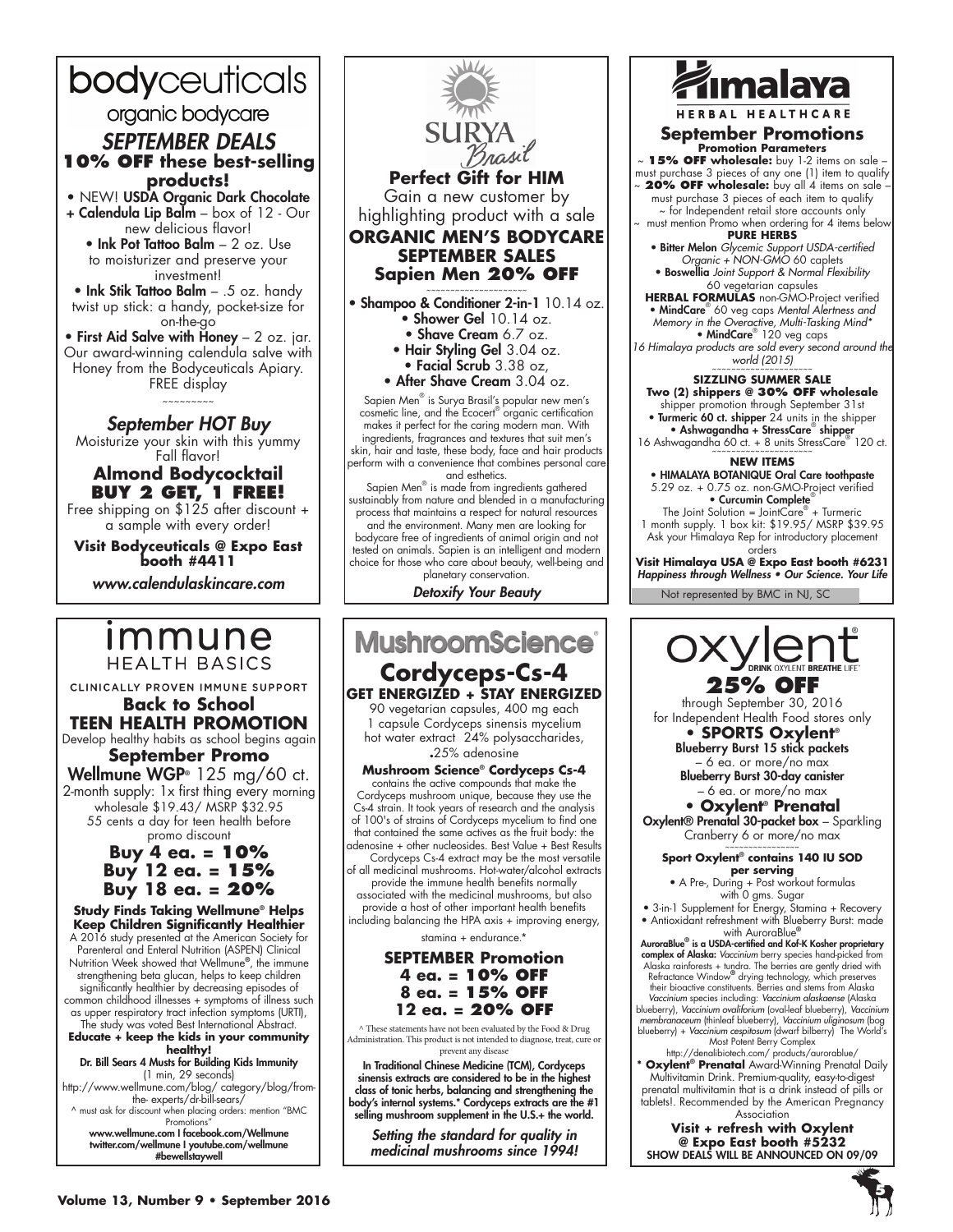### **The Medicine of Insect Fungus, Plant Worm**  *continued from page 2*

many rural areas of China, where generations of mushroom-growing made those regions famous for their exceptional fungal food product.

Unleashed from the restraints of a controlled national economy post-Mao, the people become mushroom growers. The industry now includes cottage industry specialists, as well as backyard DIY (do-it-yourself) mushroom growers who are able to perfect homegrown mushrooms as good healthy affordable food for the daily family dinner. A logical way to counter a massive population explosion! What has happened in China is something that we in the USA should consider, and this easy and affordable food source is something that can make wholesome food very local and affordable. To the growth of the dietary mushroom industry!

But the one major mushroom, obviously, that could not be backyardgrown was the marvelous cordyceps. Practical Chinese ingenuity, and their mastery of fermentation, led to the

**BLUE PLANE** 

EYEWEAR **New BAMBOO Styles** stylin' way beyond the summer 2 styles: ya gotta see them **PERFECT FOR ELECTION SEASON! • Liberty** ~ a classic shape with American flair with *stars & stripes* on the arm Flag Bamboo BP 91 - Black.Smoke lens. **BP 92 -** Matte Navy Blue. Smoke lens. **BP 93 -** Red-brown lens

The best-selling style year after year inspired by timeless design and the season's hottest colors making this collection truly Classic.

**• Classic Polarized** BP1025 - Crystal Blue. Smoke

### **Ask about The Fall Collection**

- Amador ~ Polarized
- Clarita ~ Polarized • Marin ~ Polarized

• Tova

### **• Cora reader Unit:**

*because people need reading glasses!* 30 pc. Modeled after our best-selling reader style with some crystal accents. This is a must have for fall and great holiday gift

*www.BluePlanetEyewear.com*

**6**

manufacture of the Cs-4 strain. The rising, unworldly price in international commerce for cordyceps with its claim to have viagra-like effects for men and women may have spurred some entrepreneurial interest as well. As agricultural (actually "Forestry") controlled production of edible food mushrooms exploded in modern China, the harvesting of wild cordyceps now accounts for 40% of the incomes in some rural alpine grassland communities of western Chinese economies, Demand has gotten out of hand as demand seems insatiable.

Interest in the American Natural Foods marketplace started with the research and writings of Georges-Maurice Halpern, a physician, researcher, educator and author who championed the translation of the research written in Chinese to make it accessible to Englishspeaking health seekers. Halpern, a Polish-French renaissance man who later become an American citizen, learned of coryceps while a Distinguished Professor of Medicinal Sciences (previously of Pharmaceutical Sciences) at the Hong Kong Polytechnic University. He was also a member of the directorate of the State Key Laboratory in Modern Chinese Medicine and Molecular Pharmacology in Shenzhen. His book, *Cordyceps: China's Healing Mushroom* (Avery, 1999) brought interest and demand for the mushroom. It is worthy to note at this point that **Mushroom Science**® (JHS Enterprises) started in 1995, and is the oldest medicinal mushroom manufacturer in the US marketplace.

All this time, you have probably not been selling much Cordyceps at all! Good science, rich history and health versatility are available, and you have not been well-versed in the benefit that this medicinal mushroom extract provides. The research on *Cordyceps sinensis* and the specific strain Cordyceps Cs-4 is overwhelming: staggering. As we know, many of the clear clinical claims shown by modern medical inquiry cannot be legally addressed fully in our constrained legal systems, but the research is there. That being said, Cordyceps is recognized as being safe to eat, and the extract has a rich dossier of safe human health use. (there are no studies on children, pregnant women or nursing women, but Cordyceps is recognized as being beneficial for the elderly).

The Cs-4 strain of mycelium is the only strain of Cordyceps mycelium that provides all the active compounds found in the wild harvested Cordyceps mushrooms. The primary uses for Cordyceps Cs-4 are Immune Support, Increased Energy, and Stress Relief\* Like the other designated medicinal mushrooms, a properly manufactured Cordyceps provides polysaccharides which activate natural immune response.

"In Traditional Chinese Medicine (TCM), Cordyceps sinensis extracts are considered to be in the highest class of tonic herbs, balancing and strengthening the body's internal systems.\* In TCM Cordyceps extracts are thought to tonify both the Yin and Yang energy, so are considered safe for long term use". Further diagnostic application includes replenishing the kidneys and soothing the lungs, as well as strengthening the Vital Essence. There is long-term traditional use for treating tumors. Cordyceps (which is slightly bitter) is considered energetically sweet and warm, or neutral.

Modern research is phenomenal, and there is much speculation as to the complex biochemical actions that it provides. Cs-4, manufactured correctly, provides all the actives that make Cordyceps so prized. Not all Cordyceps contain one of the most important actives. There are 11 identified nucleoside compounds found in wild cordyceps, and they should also be present in the Cordyceps fermentation product. The major nucleosides in Cs-4 are adenosine, adenine, uracil, uridine, guanosine, thymidine, and deoxyuridine. Read the labels when choosing a product for your store: Mushroom Science® provides a product where they are capable of listing the adenosine levels in the nutritional panel! "The Mushroom Science Cordyceps Cs-4 extract is guaranteed to contain a minimum of 24% polysaccharides and .25% adenosine, making it the most potent Cordyceps supplement sold in North America."

"Cordyceps Extracts and Stress. Because of the adrenal support Cordyceps extracts can provide, they may be especially useful for people dealing with excessive psychological or physical stress.\* Cordyceps sinensis extracts help to balance the HPA axis. By helping to balance the HPA axis Cordyceps extracts may also help with other manifestations of stress such as reducing fatigue, anxiety and insomnia, helping to promote better sleep.

*continued on page 7*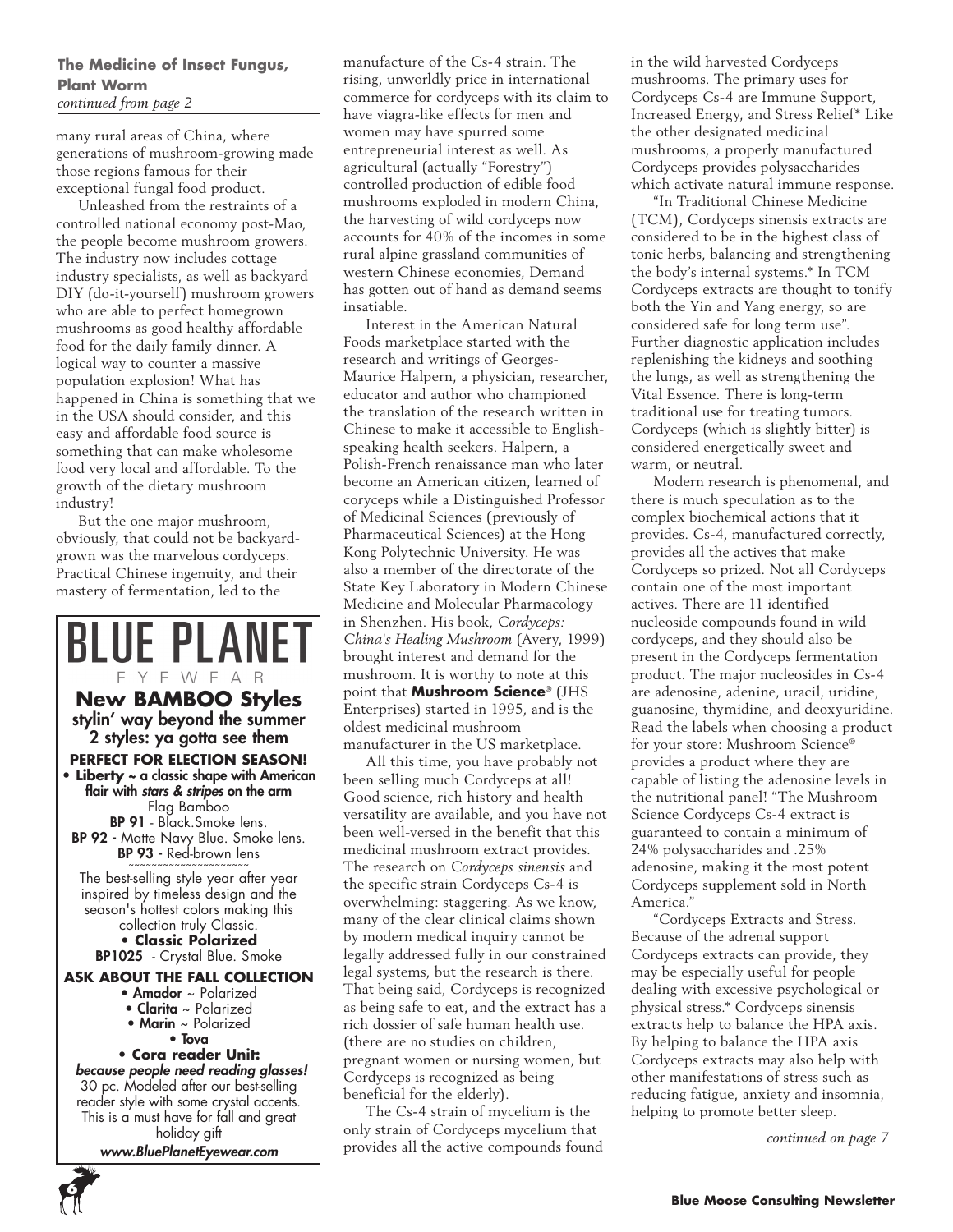### **The Medicine of Insect Fungus, Plant Worm**  *continued from page 6*

Like the other medicinal mushrooms, Cordyceps must be prepared as a hot water extract to be effective for supporting immune health. Hot water extracts are the only supplemental form of Cordyceps ever used in TCM or tested in the scientific research. The beta glucan-rich polysaccharides that provide the immune health benefits are locked up inside the indigestible cell walls of the mushrooms and mycelium. "The only way to break these active compounds out into a bioavailable form is through hot water extraction or hot water/alcohol extraction."\*

Cordyceps is a natural for the Sports Nutrition section. The studied uses include energy, ATP synthesis, and energy recovery. Use enhances the production of glutathione + SOD. Cordyceps Cs-4 enhances athletic performance, combats fatigue and muscle weakness and assists the efficient utilization of oxygen. Corydceps Cs-4 improves endocrine hormone levels, increases testosterone and improves mental energy. Beyond including athletics, Cordyceps is recognized to improve respiratory function: it is antitussive and expectorant.

The research on its effects on the immune system is exceptional and promising. (Again, read the labels as the product must guarantee that it has active polysaccharides in the Nutritional Facts Panel). Research on the actions of Cordyceps in published studies include a hematopoietic function on the bone marrow's ability to produce platelets, red and white blood cells. It has been shown to increase progenitor red blood cells. Studies show it induces cell apoptosis and a possible inhibition of tumor cell angiogenesis."Qualitatively, cancer patients using CS along with their chemotherapy report less fatigue, reduced pain and less weight loss during treatment", and, "vast recognized pharmacological activities, reported as immunological stimulation, antibacterial, anti-viral, antioxidant, antioxidant, anti-inflammatory and antitumor effects."1 Cordyceps has been noted to increases NK cell activity in normal individuals and leukemia patients. A lot of the research on its use with cancer is in China and Japan, and the American medical community seems resistant to consider this natural option,

# **WE ARE HEALTH FOOD PEOPLE**

**William J. Schoor, President of Essential Formulas, Inc.** 



The story of how I entered the world of Dietary Supplements and Natural Products, came by chance through my father's encounter with Dr. Ohhira's Probiotics® (known then by the name of OM-X). He found the product while traveling in Malaysia and upon his satisfaction with the product to control his Irritable Bowel symptoms, he purchased a large amount to bring home. He shared with me to use to support my GI Tract. After three months of consistent use, my allergies—which were so very bad here in Dallas, Texas—had greatly improved. This alleviated a history of many years of suffering with the usual symptoms, which often degenerated into Strep Throat or Bronchitis, and an added burden of fatigue. After six months,

my immune system certainly improved and I also found I had more energy.

An opportunity soon arose, as our family started Essential Formulas as a way to introduce Dr. Ohhira's formulas to the United States. After meeting Iichiroh Ohhira, Ph.D. personally, I simply could not pass on this next chapter and adventure to work with my father and learn our industry. There certainly have been challenges through the years, but this adventure has never ceased to inspire me.

I have met many amazing people as I circumnavigated our country, from hundreds of tradeshows and symposiums, to countless health food stores. Every trip has meant meeting the store owners, managers, staff and customers of our great Health Food stores and this has been a real joy and highlight to my life. I found a clear commonality in many of the same stories -or themes to those stories—shared by each of us….we all love helping each other help our health! Through my 17 year tenure, I have enjoyed the company of many wonderful people within our industry. I am thankful to many of these people—companies and brokers—who gave constant support and diligence. Essential Formulas® would not be as successful as we are today without their collaborations. Blue Moose Consulting has been one of our greatest and longest partners for nearly 15 years.

I am incredibly grateful for the trust and confidence given to me by each and every customer, store owner/manager, employee—and our dedicated team of brokers—in their working to educate and recommend Dr. Ohhira's Probiotics. That trust has been well earned and expanded to reflect the enthusiasm in our newest line of Probiotic products, Reg´Activ® featuring *Lactobacillus fermentum ME-23*."

Essential Formulas Incorporated (EFI), the sole U.S. distributor of Dr. Iichiroh Ohhira's award-winning probiotic formulations and the newly introduced REG´ACTIV® brand, announced the appointment of William J. Schoor from Executive Vice President, to President. Based at the company's Dallas headquarters, Mr. Schoor will be responsible for leading EFI's daily operations.

Michael Schoor, who founded EFI in 2000 with his son William and daughter Marty Schoor, has been President since its inception and will continue to serve as the Chairman and CEO. "I am proud and happy that William is accepting an increasingly important role in the overall operation of EFI," said Michael Schoor.

William Schoor helped build EFI from a small family-owned business to a leader in the area of probiotic dietary supplements. "EFI was founded on the philosophy of providing high-quality preventative and comprehensive pro-health products, education and customer services," said William. "I look forward to my new role in guiding the company as we continue to grow and evolve."

though uninformed expert commentary is not derogatory and notes the promise of this product for human health.

Cordyceps Cs-4 is liver-protective and provides kidney support. It is used for heart health, to maintain cholesterol and assist HDL, and it lowers blood sugar levels; Cordyceps increases sexual vigor. In three separate double-blind placebo-controlled studies with over 200 men, it increases sperm count; increases sperm survival rates (65% success vs 25% placebo2 ). Halpern notes that, "every study to date has concluded that Cordyceps can be of great value to men suffering from erectile dysfunction" In similar studies on libido and elderly

women the results speak for themselves (90% vs 0% placebo). In the elderly, Cordyceps counters fatigue, feelings of cold, and dizziness in published studies. Cordyceps is recommended for optimal aging.

Some of the culturally-creative health food stores have started selling insect snacks and insect protein: maybe they are on to something? That said, this is not some peculiar insect-based food, afterall you are not eating the actual "ghost moth"— this is historically and scientifically-validated medicinal mushroom food medicine: a trend you should embrace!

*continued on page 8*